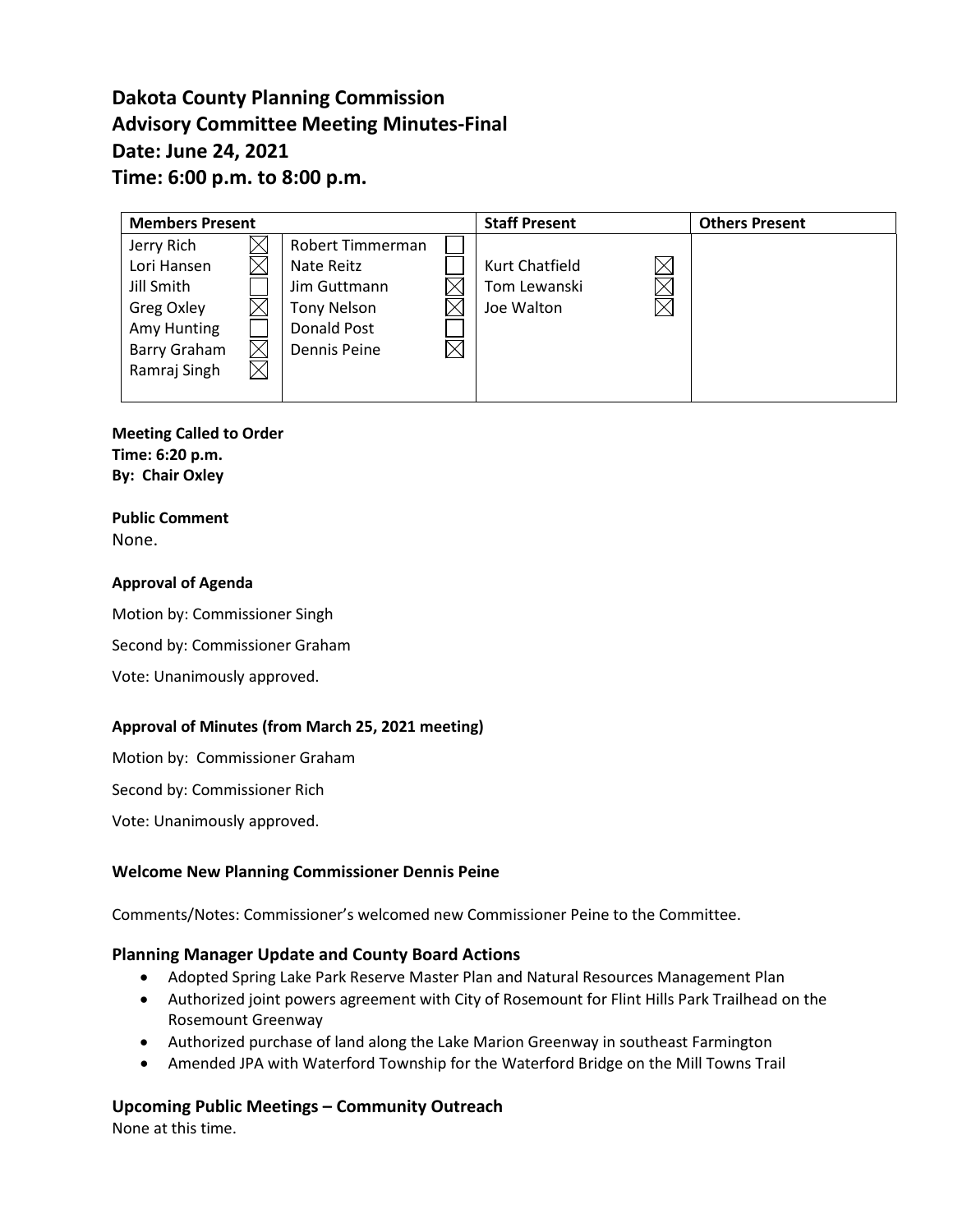**Topics for Next Meeting** (The July meeting is scheduled to be in-person)

- Natural Resources Management Plans for North Creek Greenway, Lake Marion Greenway, Vermillion River Greenway (Hastings segment)
- Review proposed Land Conservation Plan program criteria
- All-Hazard Mitigation Plan update

#### **Planning Commissioner Announcements/Updates**

Commissioner Hansen provided an update on South St. Paul Kaposia Days.

## **Item #1: Miesville Park Reserve Tour Mathems Action / Information**

Planning Commissioners started their tour at the Cannon River picnic shelter in the park. Commissioners toured the waterfront, viewed the confluence of the Trout Brook with the Cannon River, and drove to the proposed riverfront landing location. Planning Commissioners also visited the upland restored prairie next to the church and the proposed trailhead on the north end of the park reserve.

#### **Questions and comments by Commissioners along with responses from staff (italics):**

Comments/Notes: Kurt Chatfield, Planning Manager, provided an overview of Miesville Ravine Park Reserve and the current master plan. Joe Walton, Parks Natural Resource Senior Ecologist, presented on the state of the park's natural resources and active restoration efforts.

#### **Questions and comments by Commissioners along with responses from staff (italics):**

There was general discussion by the Planning Commission on the following topics:

Cannon River Access: *Canoers and tubers currently launch from Orlando Trail using an undesignated landing, and there are some safety and erosion concerns at this location. A better situation is desirable.*

Park Boundary: *While approximately 80% of the park is located in Dakota County, about 20% of the park area is in Goodhue County to provide Cannon River access and its recreational opportunities.*

Connectivity to Lake Byllesby Regional Park: *Lake Byllesby Regional Park is upstream of Miesville Ravine Park Reserve on the Cannon River. There may be opportunities for the two parks to be enjoyed together for canoeing or bicycling along the Cannon Valley Trail, especially given the recent improvements at Lake Byllesby.*

Private Property: *There is a significant amount of private property within the park reserve boundary. The private land along the southeast boundary borders the Cannon River and has been identified as a location for a potential improved river landing. Private property in the upland areas would improve the natural resources, especially water management.*

Cultural Resources: *Significant cultural resources have been identified throughout the Cannon River Valley, including within Miesville Park Reserve. Staff answered questions about how Native American Leaders would be engaged in the upcoming planning process.*

Natural Resource Projects: *County staff have coordinated with the SWCD on numerous natural resource management projects. One of the greatest challenges is managing surface water that makes its way to the trout brook. The park reserve is at the bottom of a large watershed, and management of the land outside of the park reserve is critical to protecting the park reserves' natural resources.*